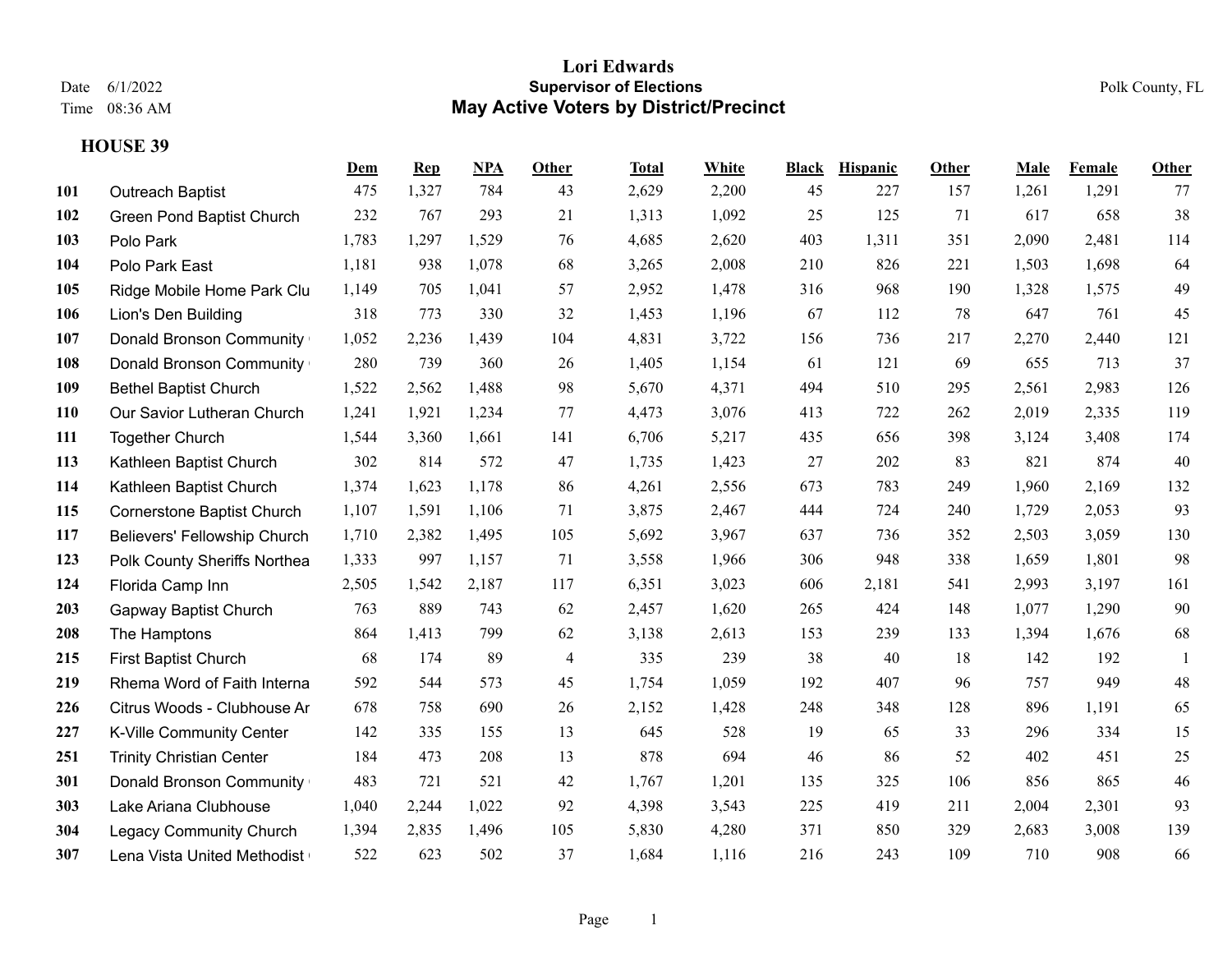|                 |                                | <u>Dem</u> | <u>Rep</u> | <u>NPA</u> | Other | <b>Total</b> | White  | <b>Black</b> | <b>Hispanic</b> | Other | Male   | Female | Other |
|-----------------|--------------------------------|------------|------------|------------|-------|--------------|--------|--------------|-----------------|-------|--------|--------|-------|
| 309             | Auburndale Civic Center        | 991        | 1,517      | .000       | 79    | 3,587        | 2,511  | 347          | 538             | 191   | .579   | 1,911  | 97    |
| <b>310</b>      | First Church of God            | 239        | 375        | 244        | 22    | 880          | 700    | 37           | 97              | 46    | 417    | 442    | 21    |
| 315             | K-Ville Community Center       | 189        | 315        | 205        | 12    | 721          | 583    | 16           | 85              | 37    | 318    | 376    | 27    |
| 316             | Havendale Christian Church     | 438        | 246        | 235        | 28    | 947          | 398    | 309          | 180             | 60    | 412    | 509    | 26    |
| 321             | Polk County Utilities Division | 752        | ,314       | 693        | 50    | 2,809        | 2,035  | 263          | 331             | 180   | ,241   | 1,487  | 81    |
| 333             | Spirit Lake Community Churc    | l.069      | 1,558      | 940        | 65    | 3,632        | 2,537  | 465          | 409             | 221   | ,613   | 1,923  | 96    |
| 401             | <b>Sunlake Terrace Estates</b> | 2.082      | 1.181      | l.821      | 105   | 5,189        | 2,519  | 588          | 1,692           | 390   | 2.373  | 2.703  | 113   |
| <b>HOUSE 39</b> |                                | 31,598     | 43,089     | 30,868     | 2,102 | 107,657      | 73,140 | 9,251        | 18,666          | 6,600 | 48,910 | 56,012 | 2,735 |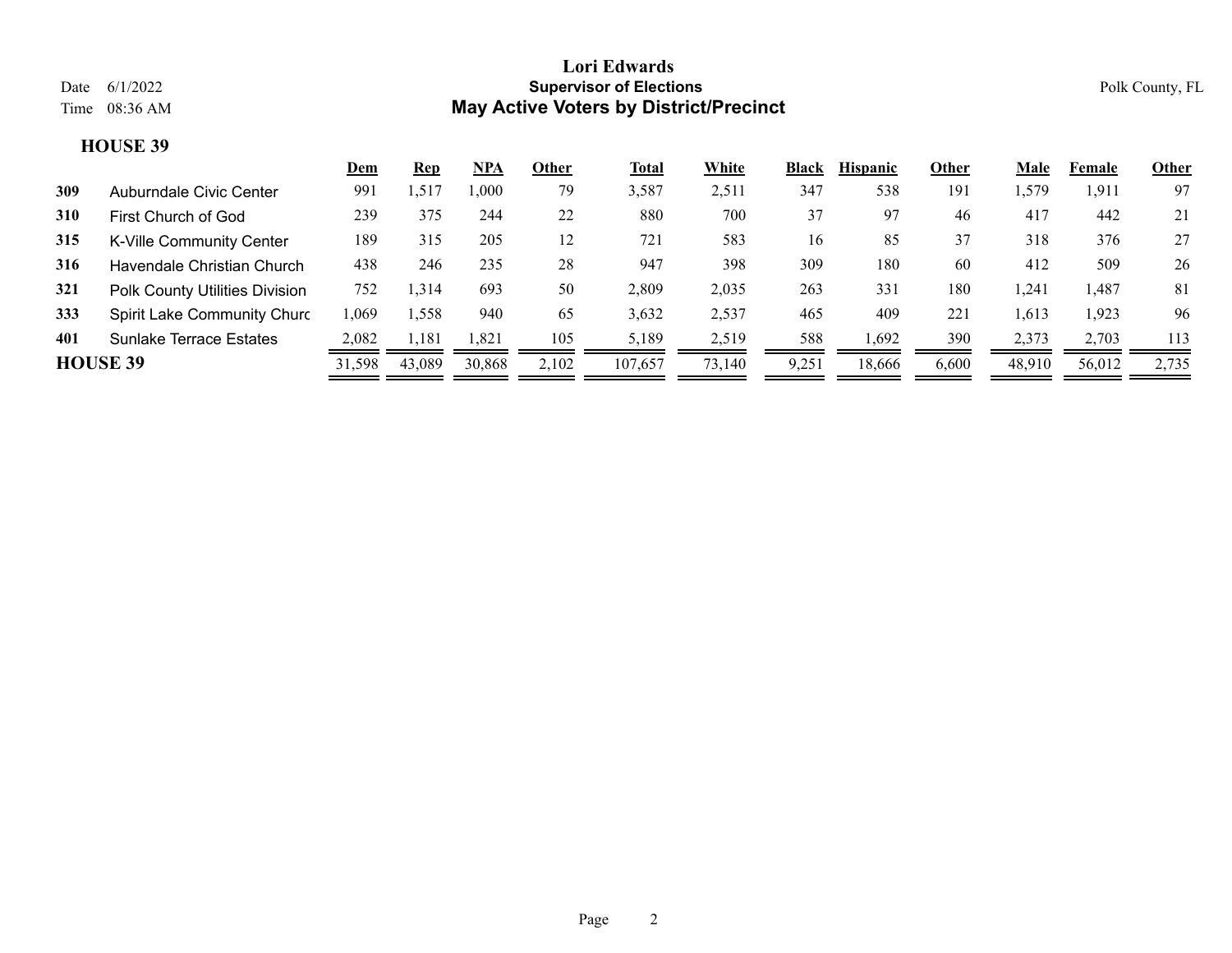|     |                                      | Dem   | <b>Rep</b> | NPA   | Other | Total | White | <b>Black</b> | <b>Hispanic</b> | Other | Male  | Female | <b>Other</b> |
|-----|--------------------------------------|-------|------------|-------|-------|-------|-------|--------------|-----------------|-------|-------|--------|--------------|
| 112 | Gibsonia Baptist Church              | 1,406 | 1,561      | 1,232 | 89    | 4,288 | 2,526 | 613          | 733             | 416   | 1,889 | 2,286  | 113          |
| 116 | Gibsonia Baptist Church              | 395   | 582        | 351   | 16    | 1,344 | 930   | 121          | 188             | 105   | 595   | 706    | 43           |
| 118 | Mount Tabor Baptist Church           | 2,046 | 3,323      | 1,859 | 134   | 7,362 | 5,325 | 864          | 785             | 388   | 3,346 | 3,792  | 224          |
| 119 | Church of Jesus Christ LDS           | 248   | 713        | 253   | 26    | 1,240 | 977   | 70           | 118             | 75    | 561   | 659    | 20           |
| 120 | Faith Wesleyan Church                | 725   | 1,011      | 608   | 50    | 2,394 | 1,784 | 176          | 279             | 155   | 1,026 | 1,326  | $42\,$       |
| 121 | Victory Assembly of God              | 1,280 | 969        | 933   | 61    | 3,243 | 1,534 | 673          | 686             | 350   | 1,309 | 1,843  | 91           |
| 125 | Believers' Fellowship Church         | 138   | 201        | 120   | 13    | 472   | 297   | 82           | 68              | 25    | 204   | 252    | 16           |
| 201 | Lake Crago Recreation Comp           | 1,322 | 1,149      | 1,072 | 56    | 3,599 | 2,164 | 570          | 646             | 219   | 1,527 | 1,971  | 101          |
| 204 | <b>Coleman-Bush Building</b>         | 2,059 | 172        | 586   | 34    | 2,851 | 190   | 2,198        | 287             | 176   | 1,133 | 1,607  | 111          |
| 205 | Ewing Memorial 7th Day Adv           | 1,620 | 223        | 576   | 26    | 2,445 | 298   | 1,547        | 440             | 160   | 886   | 1,437  | 122          |
| 206 | Lakeland 7th Day Adventist C         | 748   | 469        | 423   | 33    | 1,673 | 815   | 465          | 237             | 156   | 663   | 940    | 70           |
| 207 | Eastside Baptist Church              | 400   | 409        | 391   | 19    | 1,219 | 744   | 121          | 272             | 82    | 554   | 631    | 34           |
| 209 | <b>Christ Community Church</b>       | 902   | 355        | 477   | 39    | 1,773 | 663   | 614          | 394             | 102   | 739   | 974    | 60           |
| 210 | First Baptist Institutional Chur     | 642   | 121        | 237   | 19    | 1,019 | 233   | 543          | 149             | 94    | 427   | 545    | 47           |
| 211 | <b>Family Worship Center</b>         | 754   | 433        | 605   | 48    | 1,840 | 921   | 467          | 300             | 152   | 790   | 979    | 71           |
| 212 | Woodall's M. H. P.                   | 543   | 633        | 522   | 42    | 1,740 | 1,144 | 152          | 349             | 95    | 789   | 906    | 45           |
| 213 | Winston Baptist Church               | 425   | 296        | 339   | 33    | 1,093 | 530   | 191          | 292             | 80    | 472   | 582    | 39           |
| 214 | <b>Trinity United Methodist Chur</b> | 846   | 444        | 536   | 46    | 1,872 | 815   | 581          | 364             | 112   | 725   | 1,071  | $76\,$       |
| 216 | <b>RP Funding Center</b>             | 435   | 448        | 317   | 31    | 1,231 | 961   | 103          | 94              | 73    | 523   | 679    | 29           |
| 217 | Lake Mirror Center                   | 807   | 657        | 488   | 51    | 2,003 | 1,527 | 142          | 218             | 116   | 832   | 1,119  | 52           |
| 218 | New Beginnings Church of th          | 721   | 660        | 629   | 47    | 2,057 | 1,248 | 295          | 378             | 136   | 906   | 1,079  | $72\,$       |
| 220 | Hilton Garden Inn                    | 1,104 | 1,968      | 1,236 | 138   | 4,446 | 2,977 | 449          | 750             | 270   | 2,035 | 2,343  | 68           |
| 221 | Heatherwood Village                  | 851   | 1,572      | 734   | 67    | 3,224 | 2,533 | 161          | 381             | 149   | 1,363 | 1,810  | 51           |
| 222 | Mas Verde                            | 619   | 783        | 463   | 44    | 1,909 | 1,415 | 134          | 263             | 97    | 836   | 1,034  | 39           |
| 223 | College Heights Methodist CI         | 401   | 597        | 259   | 28    | 1,285 | 1,068 | 27           | 79              | 111   | 540   | 668    | 77           |
| 224 | <b>Cleveland Heights Golf Club</b>   | 541   | 1,220      | 439   | 49    | 2,249 | 1,947 | 40           | 133             | 129   | 1,055 | 1,153  | 41           |
| 225 | CityPlace Church                     | 1,075 | 755        | 783   | 68    | 2,681 | 1,342 | 625          | 488             | 226   | 1,144 | 1,434  | 103          |
| 228 | <b>United Methodist Temple</b>       | 643   | 832        | 454   | 43    | 1,972 | 1,488 | 154          | 199             | 131   | 898   | 1,033  | 41           |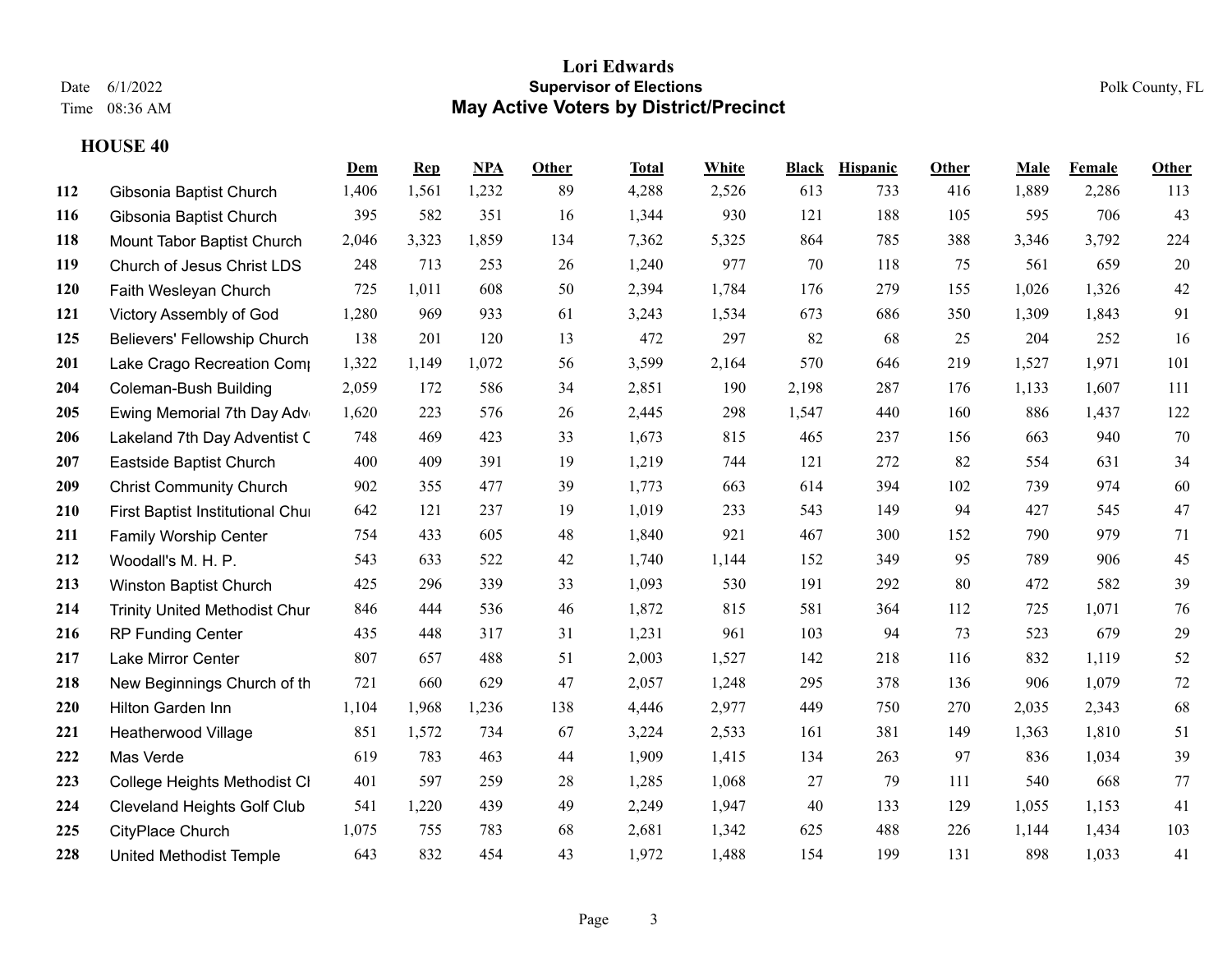|                 |                                   | Dem    | $\mathbf{Rep}$ | <b>NPA</b> | Other | Total   | White  | Black  | <b>Hispanic</b> | Other | Male   | Female | Other |
|-----------------|-----------------------------------|--------|----------------|------------|-------|---------|--------|--------|-----------------|-------|--------|--------|-------|
| 229             | <b>Kelly Recreation Complex</b>   | 741    | 1,119          | 487        | 49    | 2,396   | 1,921  | 157    | 204             | 114   | 1,011  | 1,344  | 41    |
| 230             | Cleveland Heights Baptist Ch      | 727    | 854            | 618        | 61    | 2,260   | 1,587  | 221    | 326             | 126   | 1,006  | 1,195  | 59    |
| 231             | <b>First Alliance Church</b>      | 991    | 1,233          | 797        | 76    | 3,097   | 2,240  | 342    | 313             | 202   | 1,331  | 1,694  | 72    |
| 232             | <b>First Baptist Church</b>       | 582    | 722            | 443        | 37    | 1,784   | 1,180  | 230    | 251             | 123   | 780    | 948    | 56    |
| 233             | Lakeland Elks Lodge #1291         | 394    | 559            | 280        | 24    | 1,257   | 921    | 94     | 147             | 95    | 526    | 692    | 39    |
| 234             | Heritage Baptist Church           | 161    | 353            | 167        | 16    | 697     | 510    | 57     | 86              | 44    | 327    | 356    | 14    |
| 235             | <b>Fellowship Baptist Church</b>  | 670    | 1,433          | 507        | 51    | 2,661   | 2,225  | 89     | 179             | 168   | 1,230  | 1,370  | 61    |
| 236             | <b>Highland Park Church</b>       | 1,140  | 1,975          | 924        | 78    | 4,117   | 3,273  | 237    | 375             | 232   | 1,833  | 2,186  | 98    |
| 237             | The Vineyard                      | 1,194  | 2,903          | 1,205      | 103   | 5,405   | 4,412  | 280    | 443             | 270   | 2,457  | 2,825  | 123   |
| 238             | <b>Medulla Community Center</b>   | 1,095  | 1,284          | 816        | 71    | 3,266   | 1,980  | 558    | 525             | 203   | 1,392  | 1,784  | 90    |
| 239             | Scott Lake Baptist Church         | 862    | 1,930          | 675        | 69    | 3,536   | 2,995  | 107    | 248             | 186   | 1,596  | 1,866  | 74    |
| 240             | <b>Highlands Church of Christ</b> | 402    | 1,218          | 417        | 39    | 2,076   | 1,720  | 69     | 122             | 165   | 968    | 1,058  | 50    |
| 241             | Southside Baptist Church          | 1,050  | 2,150          | 1,002      | 68    | 4,270   | 2,991  | 273    | 379             | 627   | 1,991  | 2,139  | 140   |
| 242             | First Baptist Church              | 840    | 1,499          | 750        | 72    | 3,161   | 2,328  | 256    | 308             | 269   | 1,464  | 1,615  | 82    |
| <b>HOUSE 40</b> |                                   | 34,545 | 41,788         | 26,010     | 2,164 | 104,507 | 68,679 | 15,148 | 13,476          | 7,204 | 45,679 | 55,931 | 2,897 |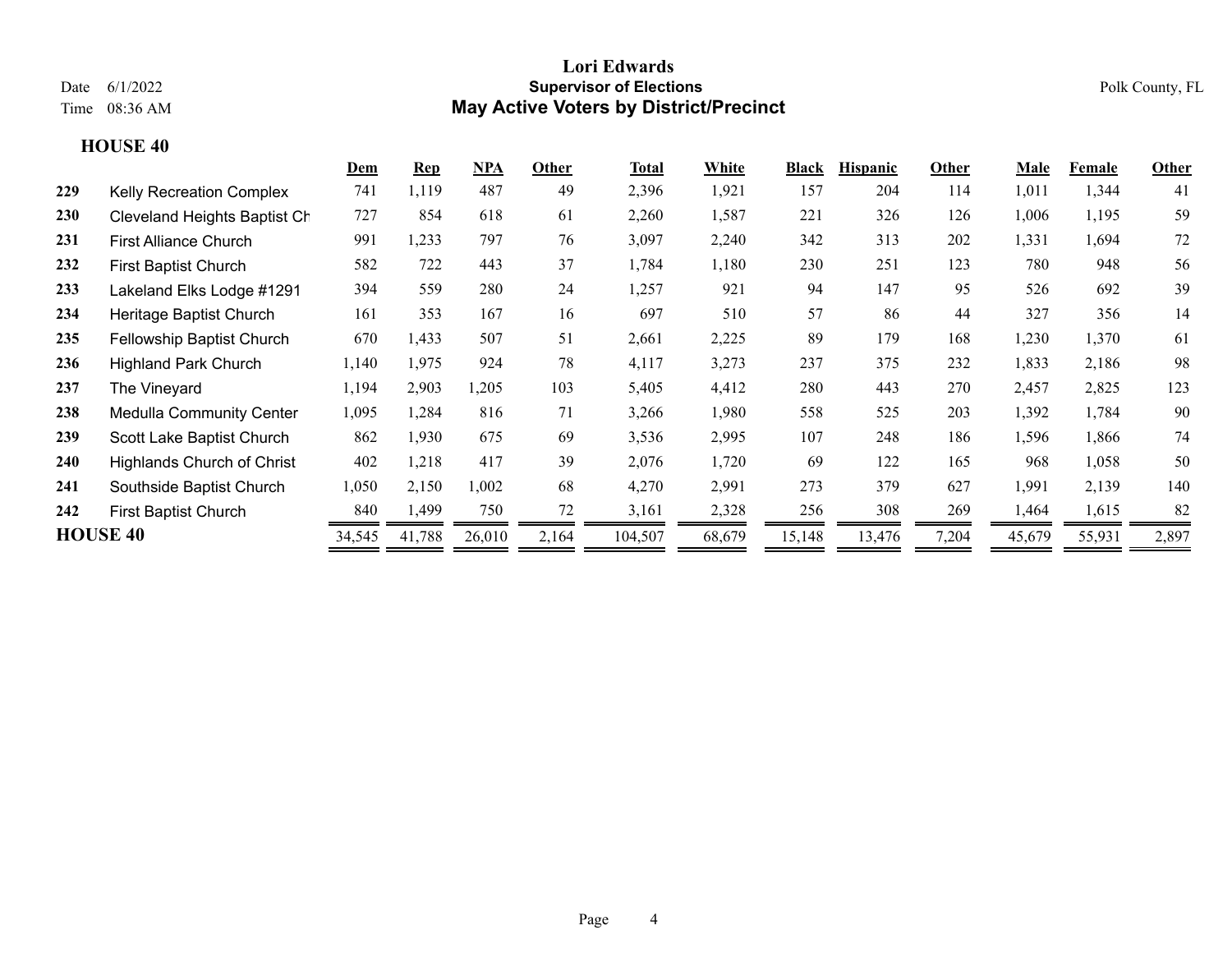|     |                                    | Dem   | $\mathbf{Rep}$ | NPA   | Other | <b>Total</b> | White | <b>Black</b> | <b>Hispanic</b> | Other | Male  | Female | <b>Other</b> |
|-----|------------------------------------|-------|----------------|-------|-------|--------------|-------|--------------|-----------------|-------|-------|--------|--------------|
| 302 | <b>Emerald Lakes MHP Clubhot</b>   | 1,319 | 738            | 1,370 | 51    | 3,478        | 1,279 | 352          | 1,614           | 233   | 1,601 | 1,784  | 93           |
| 306 | Haines City Community Cent         | 726   | 1,123          | 684   | 46    | 2,579        | 2,054 | 110          | 325             | 90    | 1,153 | 1,374  | 52           |
| 312 | Lake Alfred City Hall              | 1,427 | 1,634          | 1,285 | 63    | 4,409        | 2,746 | 587          | 804             | 272   | 1,979 | 2,303  | 127          |
| 313 | The Rock of Winter Haven           | 1,668 | 1,123          | 1,456 | 58    | 4,305        | 1,871 | 727          | 1,457           | 250   | 1,884 | 2,296  | 125          |
| 314 | 1st Baptist Church of Lucerne      | 1,457 | 1,678          | 1,536 | 77    | 4,748        | 2,892 | 370          | 1,266           | 220   | 2,155 | 2,501  | 92           |
| 319 | Abiding Savior Lutheran Chu        | 1,352 | 1,371          | 915   | 67    | 3,705        | 2,313 | 624          | 521             | 247   | 1,604 | 1,996  | 105          |
| 322 | The Way at Inwood                  | 978   | 591            | 633   | 44    | 2,246        | 1,038 | 653          | 395             | 160   | 920   | 1,228  | 98           |
| 323 | Westwood Missionary Baptis         | 803   | 642            | 528   | 36    | 2,009        | 1,141 | 394          | 326             | 148   | 875   | 1,071  | 63           |
| 324 | Winter Haven Senior Adult C        | 571   | 561            | 359   | 24    | 1,515        | 1,023 | 205          | 186             | 101   | 598   | 868    | 49           |
| 325 | Samson Masonic Lodge #14:          | 1,570 | 147            | 332   | 20    | 2,069        | 195   | 1,573        | 137             | 164   | 787   | 1,181  | 101          |
| 326 | Winter Haven Christian Chur        | 1,843 | 1,453          | 1,296 | 85    | 4,677        | 2,455 | 1,058        | 873             | 291   | 2,071 | 2,482  | 124          |
| 327 | Faith Baptist Church               | 1,592 | 1,581          | 1,224 | 78    | 4,475        | 2,510 | 870          | 734             | 361   | 1,939 | 2,390  | 146          |
| 329 | Southside Baptist Church           | 1,237 | 1,317          | 1,032 | 65    | 3,651        | 2,187 | 516          | 733             | 215   | 1,539 | 2,019  | 93           |
| 330 | First Church of the Nazarene       | 686   | 533            | 450   | 31    | 1,700        | 1,009 | 334          | 242             | 115   | 685   | 940    | 75           |
| 331 | Thrive Church                      | 497   | 1,012          | 388   | 30    | 1,927        | 1,528 | 122          | 192             | 85    | 799   | 1,091  | 37           |
| 332 | <b>Resurrection Lutheran Churc</b> | 1,019 | 1,593          | 952   | 68    | 3,632        | 2,570 | 329          | 492             | 241   | 1,579 | 1,945  | 108          |
| 334 | Eagle Lake Church of Christ        | 388   | 708            | 340   | 27    | 1,463        | 1,186 | 63           | 146             | 68    | 657   | 772    | 34           |
| 336 | Hope Presbyterian Church           | 635   | 1,353          | 658   | 55    | 2,701        | 2,109 | 129          | 279             | 184   | 1,256 | 1,383  | 62           |
| 337 | Holy Cross Episcopal Church        | 875   | 1,482          | 828   | 81    | 3,266        | 2,450 | 268          | 336             | 212   | 1,451 | 1,749  | 66           |
| 338 | Eagle Lake Community Com           | 557   | 665            | 506   | 30    | 1,758        | 1,040 | 201          | 404             | 113   | 761   | 942    | 55           |
| 339 | Cypress Ridge Presbyterian         | 1,067 | 2,258          | 995   | 74    | 4,394        | 3,228 | 343          | 512             | 311   | 2,017 | 2,262  | 115          |
| 340 | First Church of God                | 297   | 309            | 245   | 14    | 865          | 567   | 92           | 161             | 45    | 383   | 458    | 24           |
| 402 | Four Corners Baptist Church        | 2,479 | 2,287          | 2,354 | 119   | 7,239        | 3,962 | 525          | 2,282           | 470   | 3,356 | 3,724  | 159          |
| 403 | Kissimmee South Resort             | 1,656 | 1,345          | 1,527 | 87    | 4,615        | 2,175 | 581          | 1,464           | 395   | 2,201 | 2,331  | 83           |
| 404 | Tom Fellows Community Cer          | 3,003 | 1,801          | 2,828 | 149   | 7,781        | 2,810 | 901          | 3,593           | 477   | 3,532 | 4,066  | 183          |
| 405 | Parkview Christian Center - I      | 489   | 247            | 477   | 9     | 1,222        | 354   | 92           | 723             | 53    | 540   | 642    | 40           |
| 406 | Little Zion Primitive Baptist C    | 1,253 | 850            | 1,302 | 59    | 3,464        | 1,509 | 305          | 1,403           | 247   | 1,648 | 1,731  | 85           |
| 407 | Oakland Neighborhood Cent          | 2,532 | 698            | 1,435 | 36    | 4,701        | 779   | 1,759        | 1,871           | 292   | 2,000 | 2,538  | 163          |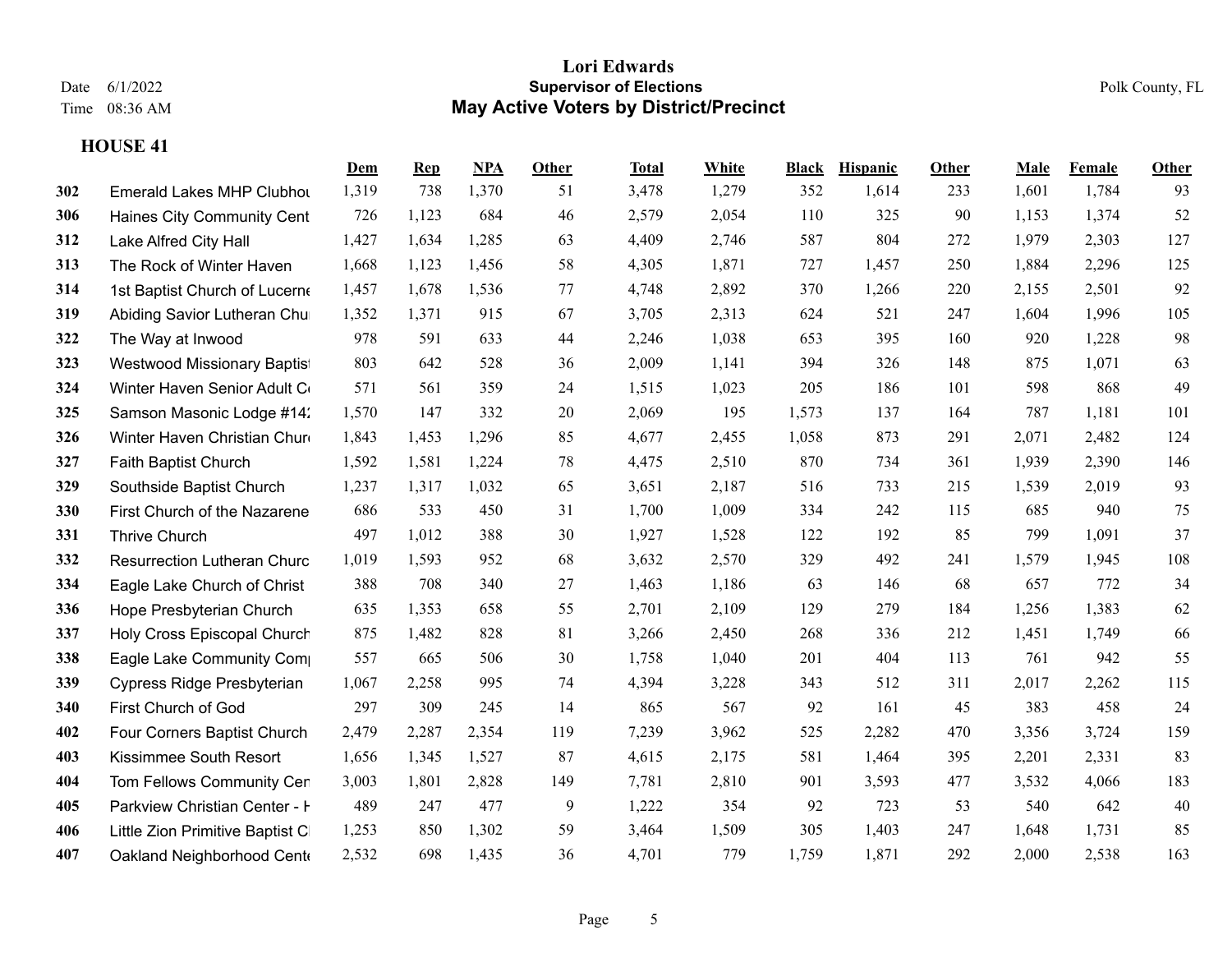|     |                                    | Dem    | $\mathbf{Rep}$ | <b>NPA</b> | Other | Total   | White  | <b>Black</b> | <b>Hispanic</b> | Other | Male   | Female | Other |
|-----|------------------------------------|--------|----------------|------------|-------|---------|--------|--------------|-----------------|-------|--------|--------|-------|
| 408 | Trinity Worship Center Intl Mi     | 2,813  | ,669           | 2,708      | 99    | 7,289   | 2,830  | 971          | 2,989           | 499   | 3,225  | 3,871  | 193   |
| 409 | Haines City Community Cent         | 1,423  | 827            | 1,111      | 52    | 3,413   | 1,182  | 588          | 1,392           | 251   | 1,459  | 1,849  | 105   |
| 410 | Calvary First Assembly of Go       | 492    | 398            | 521        | 25    | 1,436   | 536    | 85           | 731             | 84    | 639    | 761    | 36    |
| 411 | Solivita                           | 2,489  | 2,417          | 1,602      | 94    | 6,602   | 4,802  | 678          | 557             | 565   | 2,982  | 3,504  | 116   |
| 413 | Lake Hamilton Woman's Clut         | 547    | 458            | 401        | 15    | 1,421   | 675    | 346          | 302             | 98    | 625    | 758    | 38    |
| 414 | Westgate Grenelefe Resort          | 544    | 981            | 581        | 34    | 2,140   | 1,440  | 177          | 417             | 106   | 1,007  | 1,096  | 37    |
| 415 | <b>Calvary Baptist Church</b>      | 1,376  | 2,136          | 1,180      | 87    | 4,779   | 3,232  | 575          | 701             | 271   | 2,128  | 2,550  | 101   |
| 416 | <b>Dundee Community Center</b>     | 1,549  | 1,185          | 1,202      | 63    | 3,999   | 1,862  | 819          | 1,061           | 257   | 1,786  | 2,112  | 101   |
| 421 | Polk County Sheriffs Northea       | 754    | 734            | 608        | 37    | 2,133   | 1,352  | 158          | 501             | 122   | 974    | 1,117  | 42    |
| 510 | Centro Guadalupe Catholic N        | 553    | 437            | 554        | 20    | 1,564   | 686    | 193          | 557             | 128   | 688    | 796    | 80    |
| 519 | Hampton Inn Lake Wales             | 558    | 539            | 545        | 37    | 1,679   | 851    | 268          | 422             | 138   | 727    | 902    | 50    |
| 520 | <b>Redemption Baptist Church</b>   | 193    | 216            | 223        | 9     | 641     | 369    | 14           | 207             | 51    | 257    | 340    | 44    |
| 522 | <b>Resurrection Lutheran Churc</b> | 998    | 1,219          | 830        | 68    | 3,115   | 2,083  | 358          | 429             | 245   | 1,378  | 1,660  | 77    |
| 525 | Hampton Inn Lake Wales             | 88     | 184            | 79         | 6     | 357     | 301    | 20           | 25              | 11    | 152    | 199    | 6     |
|     | <b>HOUSE 41</b>                    | 48,353 | 44,500         | 40,080     | 2,229 | 135,162 | 73,181 | 19,333       | 33,762          | 8,886 | 59,997 | 71,582 | 3,583 |
|     |                                    |        |                |            |       |         |        |              |                 |       |        |        |       |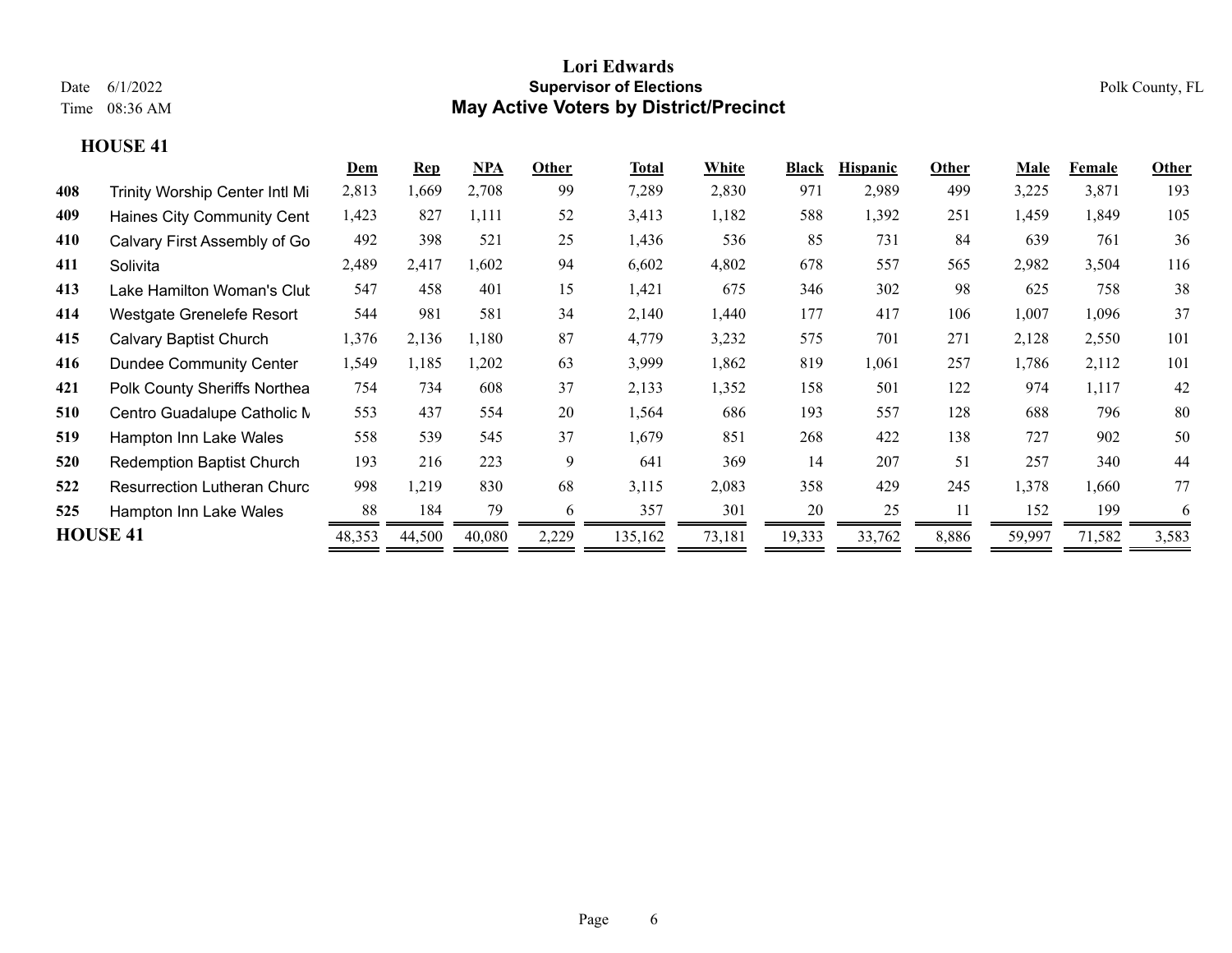|     |                                  | Dem    | <b>Rep</b> | <b>NPA</b> | Other | Total  | White  | <b>Black</b> | <b>Hispanic</b> | Other | Male   | Female | Other |
|-----|----------------------------------|--------|------------|------------|-------|--------|--------|--------------|-----------------|-------|--------|--------|-------|
| 412 | Poinciana Community Center       | 3,699  | 934        | 2,924      | 85    | 7,642  | 899    | 1,453        | 4,693           | 597   | 3,312  | 4,133  | 197   |
| 418 | Lake Pierce Baptist Church       | 553    | 1,435      | 678        | 43    | 2,709  | 2,127  | 72           | 402             | 108   | 1,250  | 1,395  | 64    |
| 419 | Tuscany Preserve at Lake Mi      | 4,592  | 1,294      | 3,557      | 142   | 9,585  | 1,314  | 2,243        | 5,412           | 616   | 4,314  | 5,063  | 208   |
| 420 | Solivita                         | 436    | 341        | 225        | 23    | 1,025  | 626    | 114          | 180             | 105   | 434    | 563    | 28    |
| 523 | <b>B Street Community Center</b> | 522    | 111        | 161        | 12    | 806    | 142    | 517          | 102             | 45    | 317    | 460    | 29    |
| 524 | Hampton Inn Lake Wales           | 739    | 1,153      | 696        | 65    | 2,653  | 2,018  | 165          | 355             | 115   | 1,209  | 1,383  | 61    |
| 527 | Lake Wales Administration Br     | 845    | 768        | 590        | 52    | 2,255  | 1,310  | 473          | 327             | 145   | 966    | 1,228  | 61    |
| 528 | James P. Austin Jr Center        | 454    | 109        | 168        | 11    | 742    | 166    | 405          | 112             | 59    | 307    | 408    | 27    |
| 530 | Holy Spirit Catholic Church      | 1,093  | 1,141      | 753        | 51    | 3,038  | 1,826  | 507          | 545             | 160   | 1,286  | 1,654  | 98    |
| 532 | Parakeet MHP                     | 566    | 554        | 249        | 29    | 1,398  | 796    | 440          | 95              | 67    | 576    | 780    | 42    |
| 533 | Lakeshore Club Villas            | 753    | 1,092      | 610        | 50    | 2,505  | 1,863  | 63           | 450             | 129   | 1,202  | 1,244  | 59    |
| 534 | Wayside Baptist Church           | 225    | 668        | 218        | 20    | 1,131  | 1,024  | 10           | 54              | 43    | 536    | 560    | 35    |
| 535 | Crooked Lake Community Ce        | 210    | 465        | 223        | 10    | 908    | 705    | 45           | 120             | 38    | 406    | 483    | 19    |
| 536 | <b>Babson Park Community Chu</b> | 339    | 836        | 261        | 26    | 1,462  | 1,249  | 65           | 85              | 63    | 660    | 768    | 34    |
| 537 | First Baptist Church             | 601    | 1,514      | 668        | 54    | 2,837  | 2,364  | 87           | 259             | 127   | 1,292  | 1,474  | 71    |
| 539 | Sun Ray United Methodist CI      | 429    | 573        | 323        | 23    | 1,348  | 937    | 198          | 161             | 52    | 586    | 722    | 40    |
| 540 | Indian Lake Estates Clubhou      | 245    | 719        | 284        | 18    | 1,266  | 1,125  | 33           | 61              | 47    | 590    | 634    | 42    |
| 542 | <b>Golfview Baptist Church</b>   | 631    | 1,434      | 653        | 43    | 2,761  | 2,243  | 134          | 280             | 104   | 1,240  | 1,449  | 72    |
|     | <b>HOUSE 42</b>                  | 16,932 | 15,141     | 13,241     | 757   | 46,071 | 22,734 | 7,024        | 13,693          | 2,620 | 20,483 | 24,401 | 1,187 |
|     |                                  |        |            |            |       |        |        |              |                 |       |        |        |       |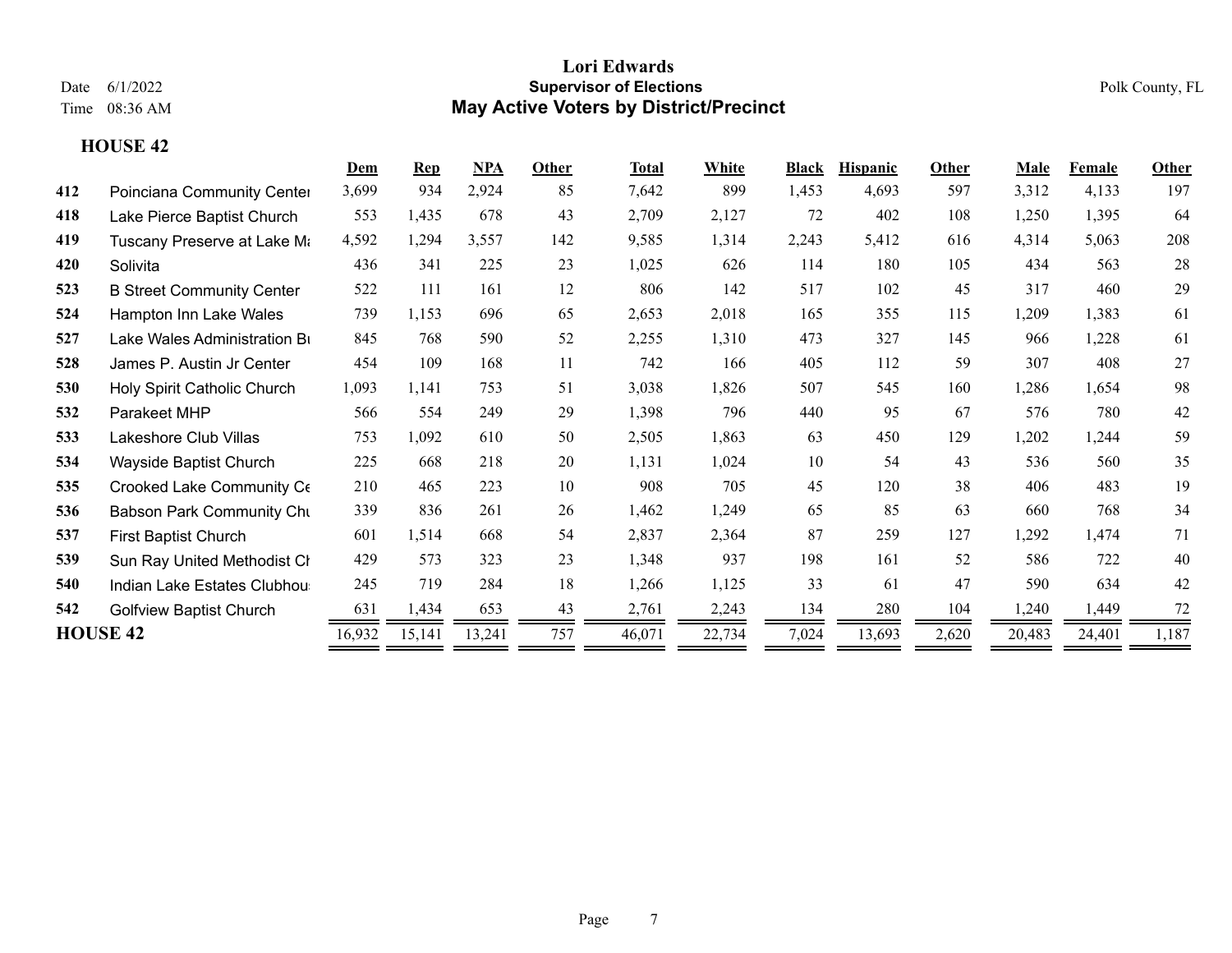|     |                                  | Dem   | <b>Rep</b> | NPA   | Other          | Total | White | <b>Black</b> | <b>Hispanic</b> | Other | Male  | <b>Female</b> | Other          |
|-----|----------------------------------|-------|------------|-------|----------------|-------|-------|--------------|-----------------|-------|-------|---------------|----------------|
| 243 | <b>Shepherds Community Unite</b> | 1,460 | 2,632      | 1,420 | 136            | 5,648 | 4,103 | 483          | 737             | 325   | 2,629 | 2,871         | 148            |
| 244 | Willow Oak Baptist Church        | 862   | 1,370      | 952   | 56             | 3,240 | 2,175 | 225          | 672             | 168   | 1,443 | 1,702         | 95             |
| 245 | <b>Trinity Baptist Church</b>    | 1,547 | 2,453      | 1,474 | 113            | 5,587 | 3,872 | 546          | 813             | 356   | 2,513 | 2,910         | 164            |
| 246 | <b>Willow Oak Baptist Church</b> | 252   | 434        | 302   | 30             | 1,018 | 717   | 41           | 205             | 55    | 455   | 536           | 27             |
| 247 | <b>Mulberry Civic Center</b>     | 1,019 | 1,214      | 795   | 51             | 3,079 | 2,124 | 478          | 308             | 169   | 1,338 | 1,645         | 96             |
| 248 | St John Neumann Catholic C       | 1,362 | 3,035      | 1,308 | 102            | 5,807 | 4,642 | 253          | 444             | 468   | 2,676 | 2,970         | 161            |
| 249 | Unity in the Grove Church        | 729   | 1,704      | 798   | 62             | 3,293 | 2,440 | 180          | 306             | 367   | 1,534 | 1,669         | 90             |
| 250 | <b>Trinity Christian Center</b>  | 898   | 1,311      | 779   | 59             | 3,047 | 1,963 | 357          | 431             | 296   | 1,362 | 1,604         | 81             |
| 501 | Good Hope Missionary Bapti:      | 444   | 32         | 75    | 6              | 557   | 38    | 453          | 22              | 44    | 206   | 329           | 22             |
| 502 | Good Hope Missionary Bapti:      | 45    | 14         | 12    | $\overline{0}$ | 71    | 13    | 39           | 11              | 8     | 34    | 35            | $\overline{2}$ |
| 503 | Good Hope Missionary Bapti:      | 167   | 60         | 51    | $\overline{4}$ | 282   | 97    | 144          | 16              | 25    | 126   | 138           | 18             |
| 504 | Polk Street Community Cente      | 1,152 | 1,219      | 741   | 56             | 3,168 | 1,916 | 712          | 348             | 192   | 1,313 | 1,751         | 104            |
| 505 | First Baptist Church-Ministry    | 712   | 456        | 438   | 34             | 1,640 | 809   | 473          | 256             | 102   | 670   | 900           | 70             |
| 506 | Bartow Assembly of God           | 386   | 614        | 326   | 36             | 1,362 | 1,078 | 85           | 111             | 88    | 601   | 715           | 46             |
| 507 | <b>Bartow Civic Center</b>       | 593   | 1,026      | 515   | 35             | 2,169 | 1,663 | 150          | 223             | 133   | 950   | 1,152         | 67             |
| 508 | <b>Bartow Civic Center</b>       | 377   | 968        | 283   | 27             | 1,655 | 1,372 | 48           | 143             | 92    | 713   | 898           | 44             |
| 509 | <b>Carver Center</b>             | 701   | 160        | 207   | 10             | 1,078 | 245   | 673          | 64              | 96    | 426   | 606           | 46             |
| 511 | First Baptist Church of Lake (   | 428   | 930        | 507   | 40             | 1,905 | 1,452 | 107          | 230             | 116   | 822   | 1,010         | 73             |
| 512 | 1st Baptist Church of Bradley    | 252   | 268        | 130   | 6              | 656   | 408   | 187          | 26              | 35    | 287   | 355           | 14             |
| 513 | <b>Redemption Baptist Church</b> | 87    | 54         | 48    | $\overline{4}$ | 193   | 72    | 35           | 76              | 10    | 76    | 108           | 9              |
| 514 | Alturas Women's Club             | 373   | 913        | 389   | 26             | 1,701 | 1,384 | 57           | 178             | 82    | 782   | 869           | 50             |
| 516 | American Legion                  | 311   | 605        | 255   | 20             | 1,191 | 883   | 84           | 152             | 72    | 542   | 597           | 52             |
| 517 | Fort Meade Community Cent        | 611   | 319        | 202   | 9              | 1,141 | 448   | 460          | 164             | 69    | 479   | 618           | $44$           |
| 518 | Ft Meade First Church of Goo     | 531   | 1,261      | 534   | 37             | 2,363 | 1,887 | 93           | 274             | 109   | 1,052 | 1,233         | $78\,$         |
| 521 | <b>Redemption Baptist Church</b> | 322   | 292        | 311   | 18             | 943   | 460   | 71           | 349             | 63    | 391   | 507           | 45             |
| 526 | Lake Ashton Clubhouse            | 587   | 982        | 447   | 34             | 2,050 | 1,649 | 197          | 119             | 85    | 960   | 1,061         | 29             |
| 529 | Lake Ashton Clubhouse            | 1,163 | 1,404      | 935   | 71             | 3,573 | 2,309 | 478          | 507             | 279   | 1,594 | 1,901         | $78\,$         |
| 531 | Crooked Lake Community Ce        | 299   | 496        | 250   | 24             | 1,069 | 788   | 68           | 143             | 70    | 464   | 577           | $28\,$         |